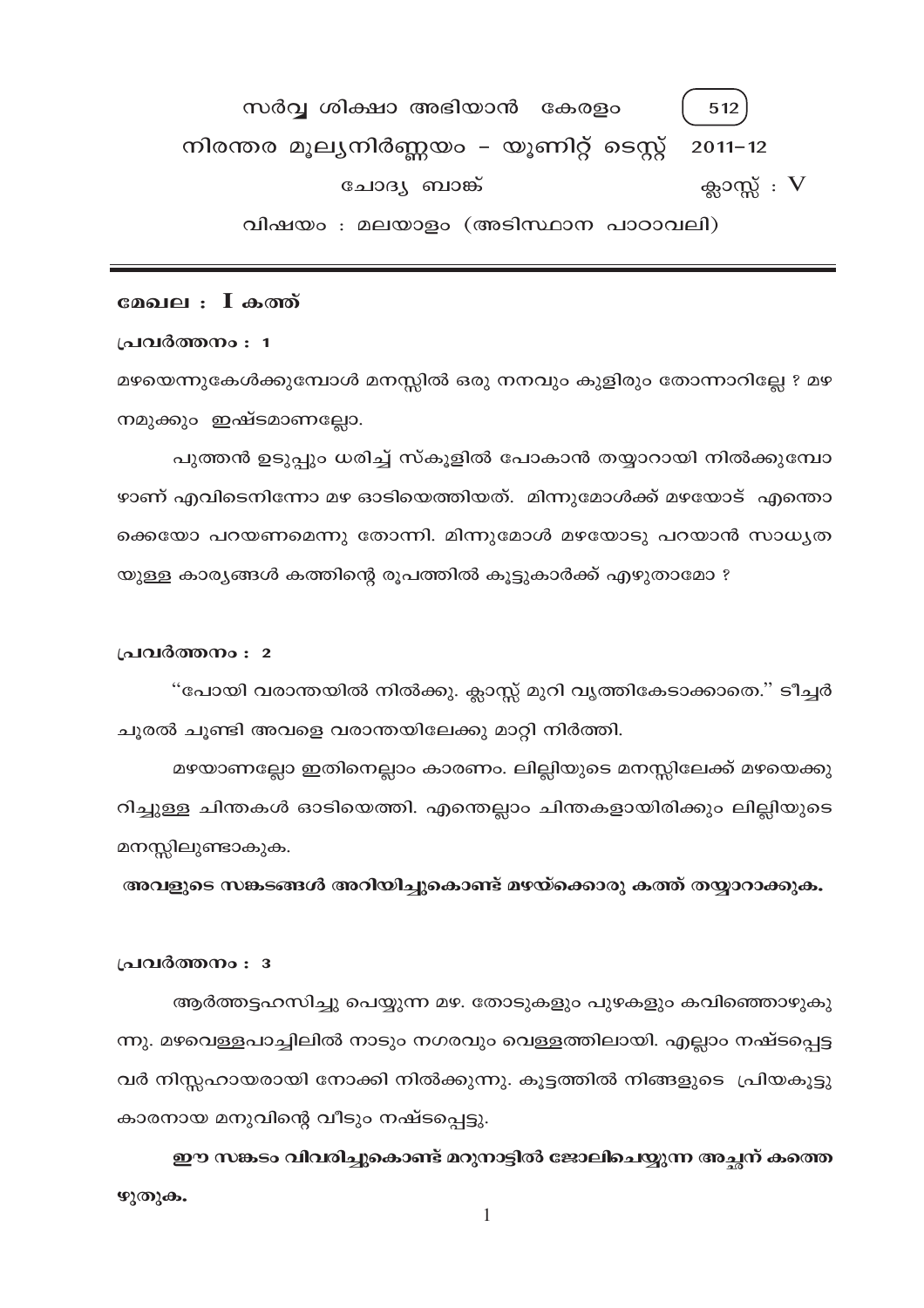പ്രവർത്തനം : 4

(വർഷാഗമം)

''ചിന്നിത്തെറിക്കും നറുമുത്തു പോലെ നീളുന്നവെള്ളിത്തെളിനൂലുപോലെ ആകാശ ഗംഗ പ്രസരങ്ങൾ പോലെ– യാഹാ ! പതിപ്പൂ പുതുവർഷതോയം'' ( വൈലോപ്പിള്ളി )

വരണ്ട വേനലിനൊടുവിൽ എത്തുന്ന പുതുമഴയെ ആഹ്ലാദത്തോടെ ഏവരും സ്ഥീകരിക്കുന്നു. നിങ്ങളുടെ ഒരു മഴയനുഭവം അറിയിച്ചുകൊണ്ട് വിദേ ശത്തു ജോലിചെയ്യുന്ന അമ്മാവന് ഒരു കത്ത് തയ്യാറാക്കുക.

#### പ്രവർത്തനം : 5

കാലവർഷത്തെ ഒരു ഉത്സവം പോലെ കാത്തിരുന്നു. മഴയ്ക്ക് പല സ്വര ങ്ങളുണ്ട്, താളക്രമമുണ്ട്. രാത്രിയിൽ പടിക്കലെ വയലിൽ നിന്ന് തവളകളുടെ കരച്ചിലും തോട്ടത്തിൽ നിന്നുള്ള ചീവീടുകളുടെ ശബ്ദവും ചേർന്നാലേ കാല വർഷത്തിന്റെ മേളം പൂർത്തിയാകു.

മഴയുടെ താളവും സംഗീതവും സൗന്ദര്യവും ആസ്വദിക്കുവാൻ കൂട്ടുകാ രനെ ക്ഷണിച്ചുകൊണ്ട് കത്ത് തയ്യാറാക്കുക.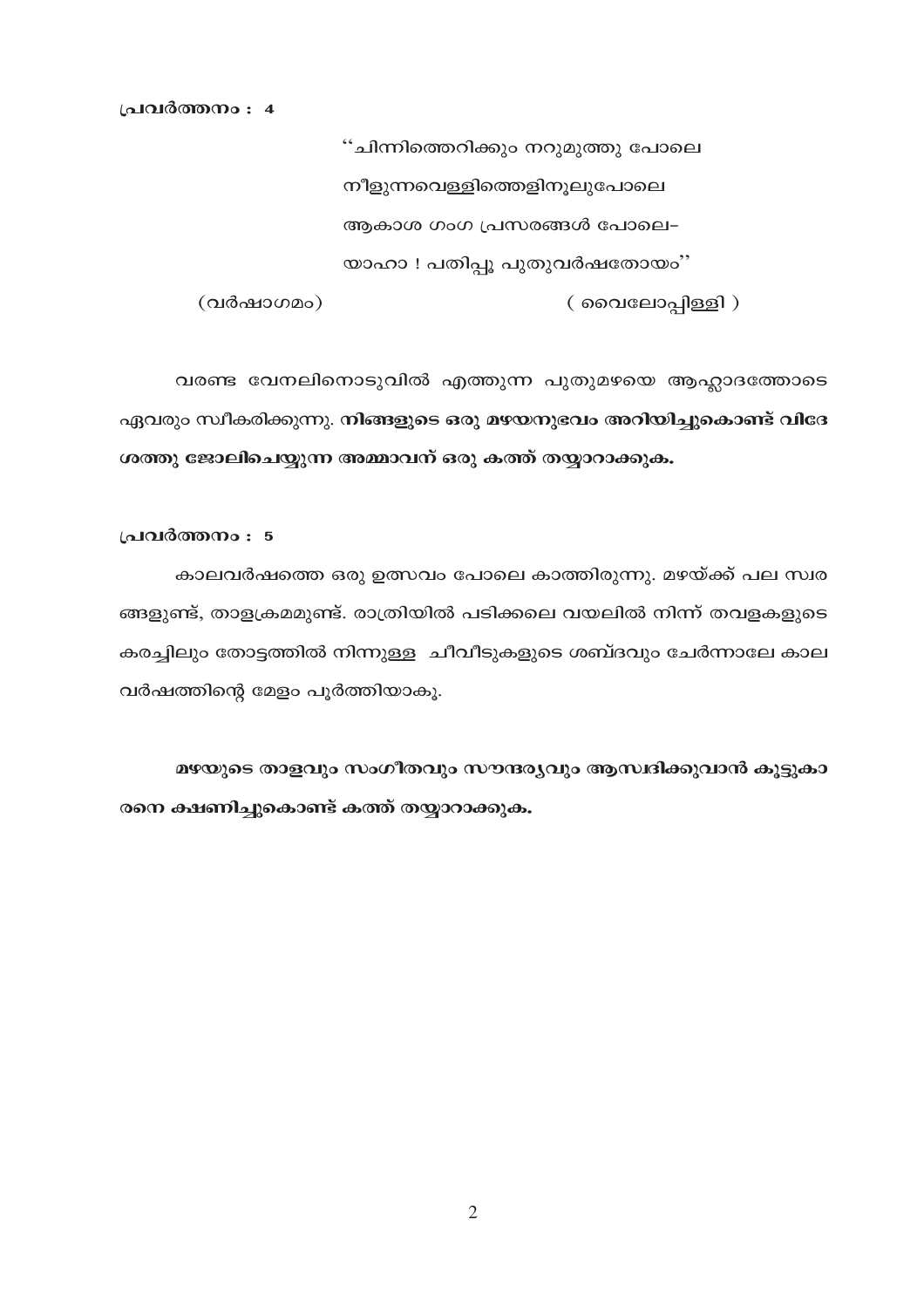# മേഖല $\,:\, \,II$  - സംഭാഷണം

പ്രവർത്തനം : 1

"നോക്കു തുമ്പീ ബഹു സുഖമേകും മാരി പതിക്കുന്നു കേൾക്കു മധുരം മധുരം ലളിതം കിളികൾ ചിലയ്ക്കുന്നു."

മഴയെ സ്വാഗതം ചെയ്തുകൊണ്ടുള്ള വരികളാണിത്. മഴയെ ആഹ്ലാദ ത്തോടെ സ്വീകരിക്കുന്ന ജീവികളാണല്ലോ ആനയും തവളയും.

പെരുമഴ സമയത്ത് അവർ നടത്താനിടയുള്ള സംഭാഷണം തയ്യാറാക്കുക.

#### പ്രവർത്തനം : 2

'ഒരു കൂടയും കൂഞ്ഞു പെങ്ങളും' എന്ന കഥ വായിച്ചലോ. മഴയത്ത് ലില്പി നേരിടുന്ന പ്രശ്നങ്ങൾ എന്തൊക്കെയാണെന്ന് നിങ്ങൾക്ക് മനസ്സിലായില്ലേ? മഴയ്ക്ക് ആരോടും ദാക്ഷിണ്യവുമില്ലല്ലോ. ലില്ലിക്ക് മഴ ഒരു ദുരനുഭവമായി തോന്നി. അവൾ തന്റെ വേദന മഴയോടു പങ്കുവെച്ചു. എന്തൊക്കെയാവാം അത് ?

ലില്ലിയും മഴയും തമ്മിലുള്ള സംഭാഷണം തയ്യാറാക്കുക.

പ്രവർത്തനം : 3

ചുട്ടുപൊള്ളുന്ന വേനലിൽ മഴ സ്വപ്നവും സ്വർഗ്ഗവുമാണ്. ആർത്തു പെയ്യുന്ന മഴ ചിലപ്പോൾ ശല്യവുമാണ്. വിവിധ ജീവജാലങ്ങൾ വ്യത്യസ്ത രീതിയിലാണ് മഴയോട് പ്രതികരിക്കുന്നത്. മഴ ഏറെ ഇഷ്ടപ്പെടുന്ന തേന്മാവും മഴയെ ഇഷ്ടപ്പെടാത്ത തേനീച്ചയും തമ്മിൽ മഴയെക്കുറിച്ച് എന്തൊക്കെയാവും പറയുക ?

സംഭാഷണ രൂപത്തിൽ എഴുതി നോക്കു.

3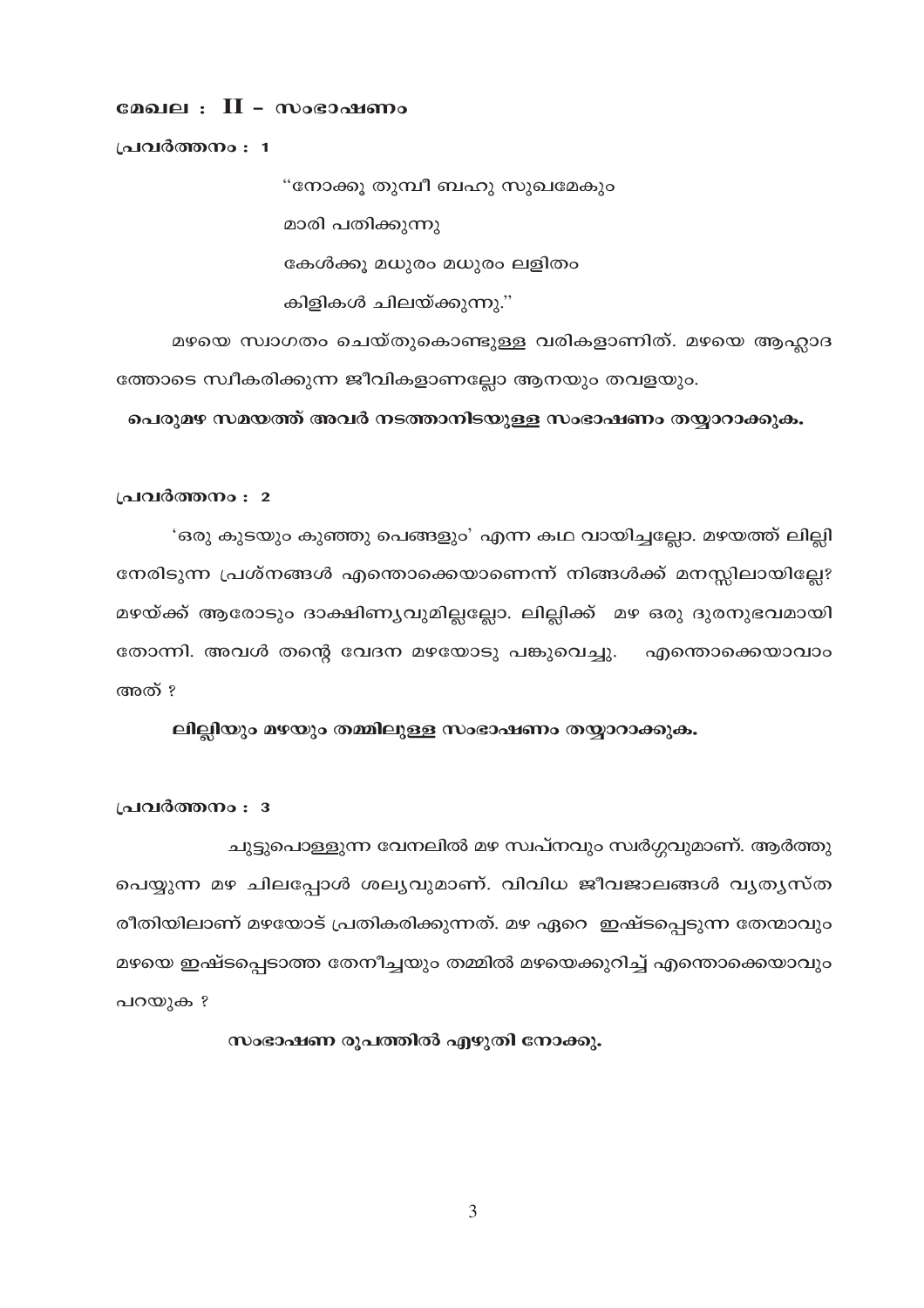#### പ്രവർത്തനം : 4

പണ്ട് മഴക്കാലം പട്ടിണിയുടെ കാലമായിരുന്നു. മഴ തുടർന്നാൽ പട്ടിണി യുടെ ഗന്ധം എല്ലായിടത്തും പടരും. മഴക്കാലത്തു വിശപ്പുകൂടും. മുത്തശ്ശിക്ക് മിന്നലിനെ പേടിയില്ല. ഇടിമുഴക്കം കേട്ടിട്ട് "വലിയ പത്തായം തുറക്കുവാന്ന് തോന്ന്ണ്." എന്നാണ് മുത്തശ്ശി പറയുക. എന്നാലിന്നത്തെ മഴക്കാലം എങ്ങനെ യാണ് നിങ്ങൾക്ക് അനുഭവപ്പെടുന്നത്. ?

പഴയകാല മഴയനുഭവമുള്ള മുത്തശ്ശിയും ഇക്കാലത്തെ മഴയനുഭവം മാത്ര മുള്ള കുട്ടിയും തമ്മിലുള്ള സംഭാഷണം തയ്യാറാക്കുക.

#### പ്രവർത്തനം : 5

വിനു ഇന്നു വളരെ സന്തോഷത്തിലാണ്. ഡ്രില്ലുള്ള ദിവസമാണല്ലോ. ബാറ്റും ബോളുമായാണ് അവൻ സ്കൂളിലെത്തിയത്. ഇന്ന് രണ്ട് വിക്കറ്റ് എടു ക്കണം, കൂടുതൽ റൺസ് എടുക്കണം. 6–ാം പിരീഡെത്താൻ കാത്തിരിക്കുകയാ ണവൻ. അപ്പോഴാണ് എവിടെ നിന്നോ മഴ പാഞ്ഞെത്തിയത്. അവനാകെ സങ്ക ടമായി. അവൻ മഴയോട് ദേഷ്യപ്പെട്ടു. എന്തൊക്കെയോ വിളിച്ചു പറഞ്ഞു.

#### വിനുവും മഴയുമായി നടന്ന സംഭാഷണമെന്തായിരിക്കും ?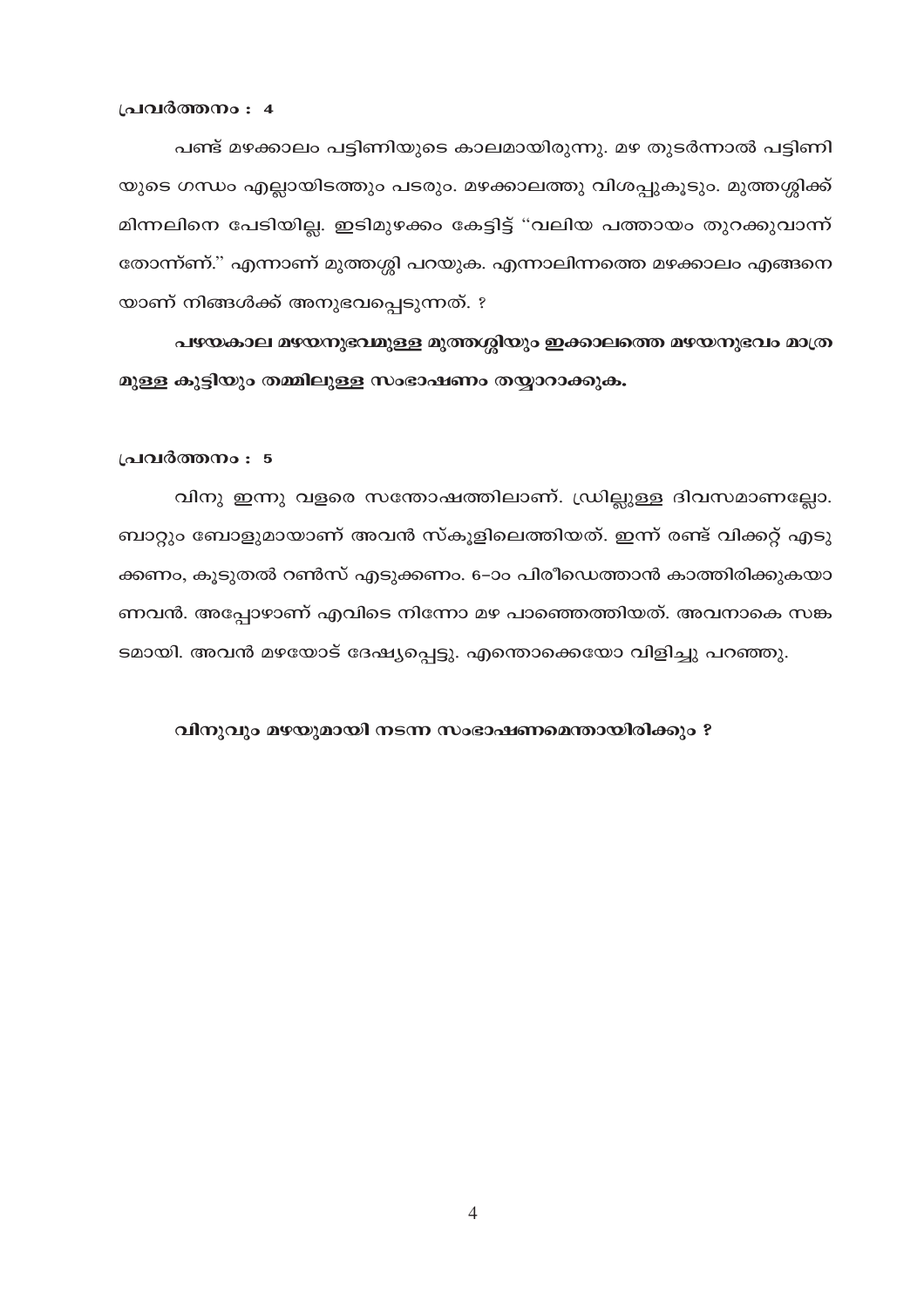# മേഖല : III - ഡയറിക്കുറിപ്പ്

#### പ്രവർത്തനം : 1

"ഗ്രേസി ലില്ലിയെ കുടയിൽ കയറ്റിയില്ല അവൾ മഴനനഞ്ഞ് സ്കൂളിലെ ത്തി." എന്തിനാകുട്ടി ഈ മഴയത്ത് വന്നത്? പോയി വരാന്തയിൽ നിൽക്കു, ക്ലാസ്മുറി വൃത്തികേടാക്കാതെ" ടീച്ചറിന്റെ ഈ വാക്കുകൾ അവളെ വല്ലാതെ നൊമ്പരപ്പെടുത്തി. ഗ്രേസി അടക്കിച്ചിരിക്കുന്നത് ലില്ലികണ്ടു.

ആ ദിവസം ലില്ലി എഴുതാനിടയുളള ഡയറിക്കുറിപ്പ് എങ്ങനെയായിരിക്കും.

#### പ്രവർത്തനം : 2

ബേബി:- ലില്ലീ മഴ വരുന്നു.... നീ ഗ്രേസിയുടെ കൂടെ പൊയ്ക്കോ

ലില്ലി : – ഇച്ചാച്ചനോ ?

ബേബി:– ഞാൻ ഓടിക്കോളാം

അവൻ ഓട്ടമായി. ലില്ലിയെ ഗ്രേസി കുടയിൽ കയറ്റിയില്ല. സ്കൂളിലെ ത്തിയ അവൾക്ക് ദുഖകരമായ ചില അനുഭവങ്ങൾ ഉണ്ടായി. വീട്ടിലെത്തിയ അവൾ സങ്കടങ്ങൾ ഇച്ചാച്ചനുമായി പങ്കുവച്ചു.

# അന്ന് ബേബി എഴുതാനിടയുളള ഡയറിക്കുറിപ്പ് എങ്ങനെയായിരിക്കും?

#### പ്രവർത്തനം : 3

പ്രവേശനോത്സവദിനം ഉണ്ണിമോൾ ഉണർന്നതുതന്നെ ഉത്സാഹത്തോടെ യാണ്. പുത്തനുടുപ്പും പുതിയബാഗുമൊക്കെയായി സ്കൂളിൽ പോയതാണ് ഉണ്ണിമോൾ. കൂട്ടുകാരുമൊക്കെയായി തുളളിച്ചാടിക്കളിക്കുന്നതിനിടയ്ക്കാണ് മഴയുടെ വരവ്. ഉടുപ്പും ചെരുപ്പുമൊക്കെ നനഞ്ഞു. വീട്ടിലെത്തിയപ്പോൾ അമ്മയുടെ ശകാരവും കിട്ടി.

പ്രവേശനോത്സവവിശേഷങ്ങളും മഴയുടെ അവിചാരിതമായ വരവു മൊക്കെ ഉൾപ്പെടുത്തിക്കൊണ്ട് <mark>ഉണ്ണിമോൾ എഴുതാനിടയുളള ഡയറിക്കുറിപ്പ്</mark> തയ്യാറാക്കുക.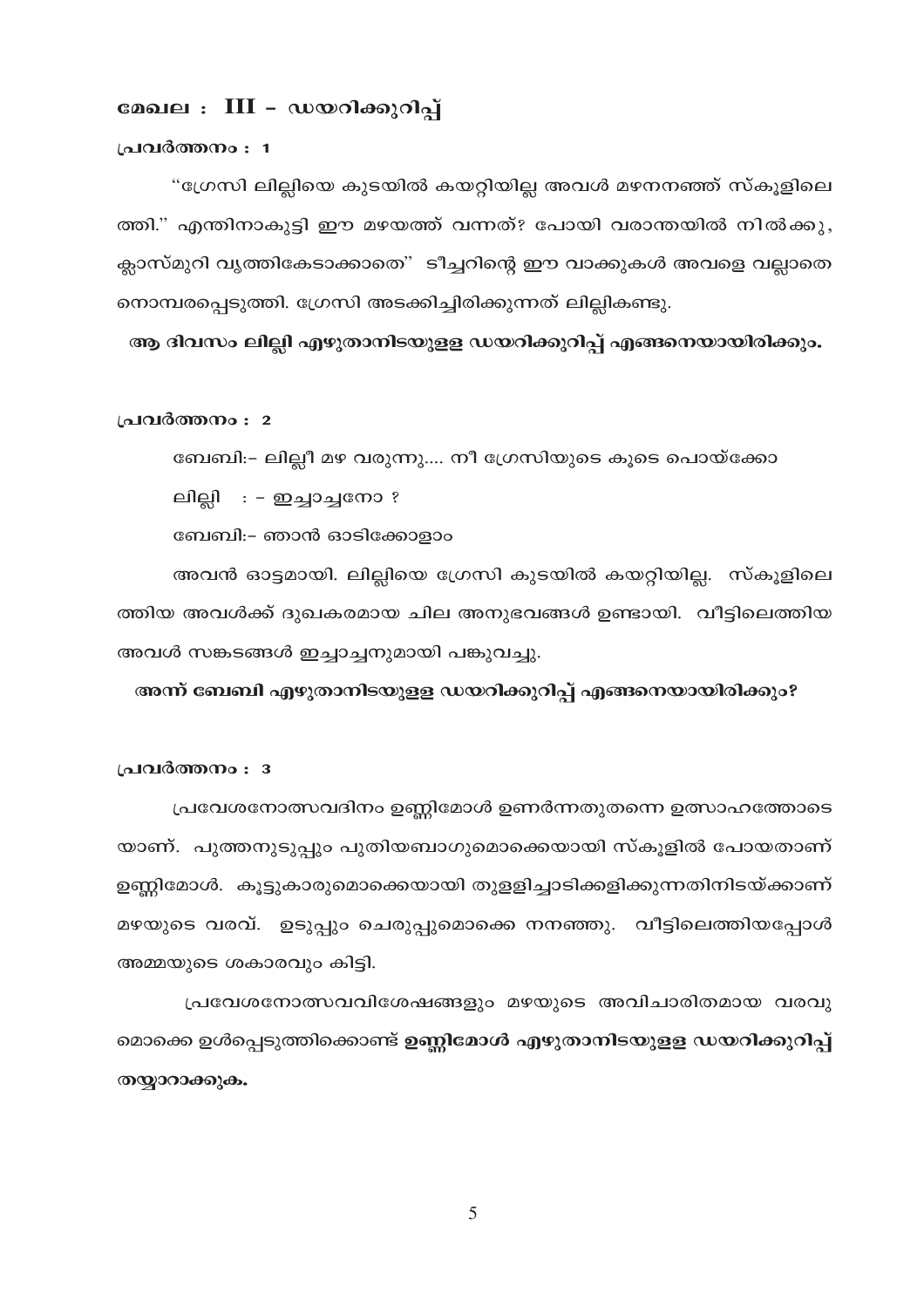പ്രവർത്തനം : 4

ആകാശ്ത്തുനിന്നു താഴെ ഭൂമിയിൽ പതിച്ച ഒരു മഴത്തുള്ളി തിരിച്ച് ആകാ ശത്തു ചെന്ന് ഭൂമിയിൽ താൻ കണ്ടതും, തനിക്കനുഭവപ്പെട്ടതുമായ കാര്യങ്ങൾ കൂട്ടുകാരായ മറ്റു മഴത്തുളളികളുമായി പങ്കുവയ്ക്കുന്നു.

ഈ അനുഭവങ്ങൾ മഴത്തുളളി ഡയറിക്കുറിപ്പായിട്ട് എഴുതാൻ തീരുമാ നിച്ചു. മഴത്തുള്ളി എന്തൊക്കെ എഴുതിയിരിക്കും?

പ്രവർത്തനം : 5

കൊടിയവേനൽക്കാലം, വറ്റി വരണ്ടുകിടക്കുന്ന ജലാശയങ്ങൾ, ദാഹജ ലത്തിനായി നെട്ടോട്ടമോടുന്ന ജനങ്ങൾ, വരണ്ടുണങ്ങിക്കിടക്കുന്ന ഭൂമിയി ലേയ്ക്ക് ഒരു തുള്ളിയെങ്കിലും വീണെങ്കിൽ എന്നാഗ്രഹിച്ചുപോകുന്ന നിമിഷം. പെട്ടന്നെത്തിയ വേനൽമഴയെ സ്നേഹത്തോടെ ഏവരും സ്വീകരിച്ചു.

ആ ദിവസം വേനൽമഴ എഴുതാനിടയുളള ഡയറിക്കുറിപ്പ് എഴുതുക.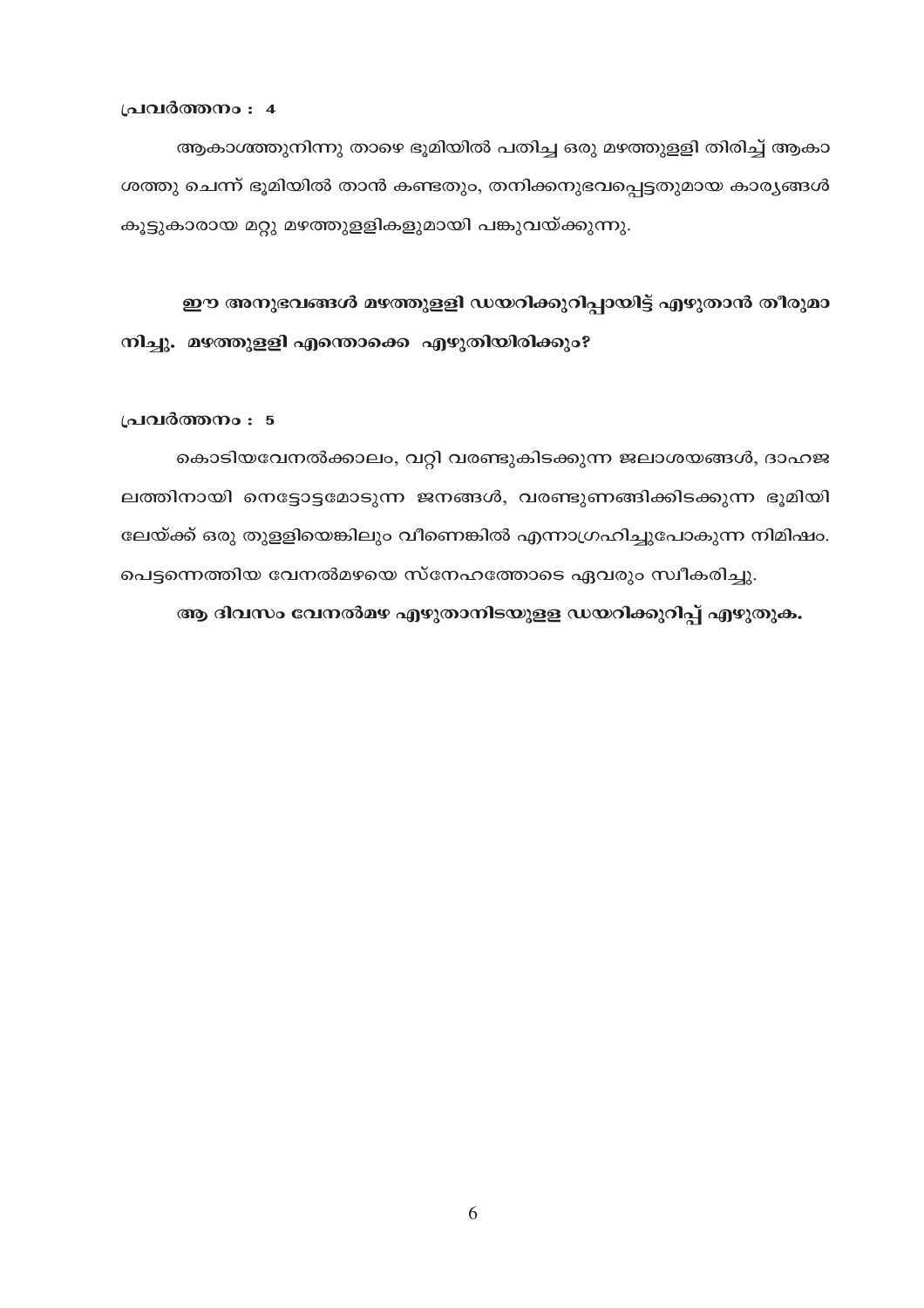#### മേഖല $\,:\,I\,V\,$ വിവരണം

#### പ്രവർത്തനം : 1

ജലം നമുക്ക് ജീവനാണ്. അത് ജീവജാലങ്ങളുടെ നിലനില്പിനാധാര വുമാണ്. വരൾച്ച കുടിവരുന്നു. മഴമാറിയാലുടൻ തന്നെ മഴവെള്ളത്തിനായു ള്ള പരക്കം പാച്ചിലാണ്. ഇതിനെ നേരിടാൻ നമുക്കെന്തുചെയ്യാൻ കഴിയും?

ജലസംരക്ഷണത്തിന്റെ പ്രാധാന്യം ഉൾക്കൊണ്ടുളള ഒരു വിവരണം തയ്യാറാക്കുക.

\* മഴവെളളസംഭരണിയുടെ പ്രാധാന്യം, വേനൽക്കെടുതികൾ,

ദുർവ്യയം, ജലമലിനീകരണം ഇവയെക്കൂടി പരിഗണിക്കുമല്ലോ ?

#### പ്രവർത്തനം : 2

കോരിച്ചൊരിയുന്ന കാലവർഷം തുടങ്ങുമ്പോൾ തന്നെ പകർച്ചവ്യാധി കളും എത്തുകയായി. ചിക്കുൻഗുനിയ, വയറിളക്കം, കോളറ, H1 N1 എന്നി ങ്ങനെ നമ്മുടെ നാട്ടിൽ നിന്ന് തുടച്ചുമാറ്റപ്പെട്ടുവെന്നുകരുതിയിരുന്ന പല രോഗ ങ്ങളും തിരിച്ചുവരികയാണ്. മനുഷ്യന്റെ മാറിവരുന്ന ജീവിതചര്യകളും അനാ സ്ഥയുമാണ് ഇത്തരം രോഗങ്ങൾക്കു കാരണമാകുന്നത്.

ഇവയെ നിയന്ത്രണ വിധേയമാക്കി ആരോഗ്യമുള്ള ജനതയെ വാർത്തെ ടുക്കണം. ഈ വിവരങ്ങൾ ഉൾപ്പെടുത്തി ഒരു വിവരണം തയ്യാറാക്കുക.

#### പ്രവർത്തനം : 3

പ്രസിദ്ധ സാഹിത്യകാരമായ എം.ടി.യുടെ മഴക്കാലാനുഭവം "മഴ പെയ്യണ ് പെയ്യലി" ലൂടെ അറിയുവാൻ കഴിഞ്ഞല്ലോ ?

ജീവിതോപാധിയായ കൃഷിയെ ഒരു കാലത്ത് മഴ വളരെയധികം സ്വാധീ നിച്ചിരുന്നു.

ഇതുപോലെ നിങ്ങളുടെ ഒരു മഴയനുഭവം വിവരിക്കാമോ?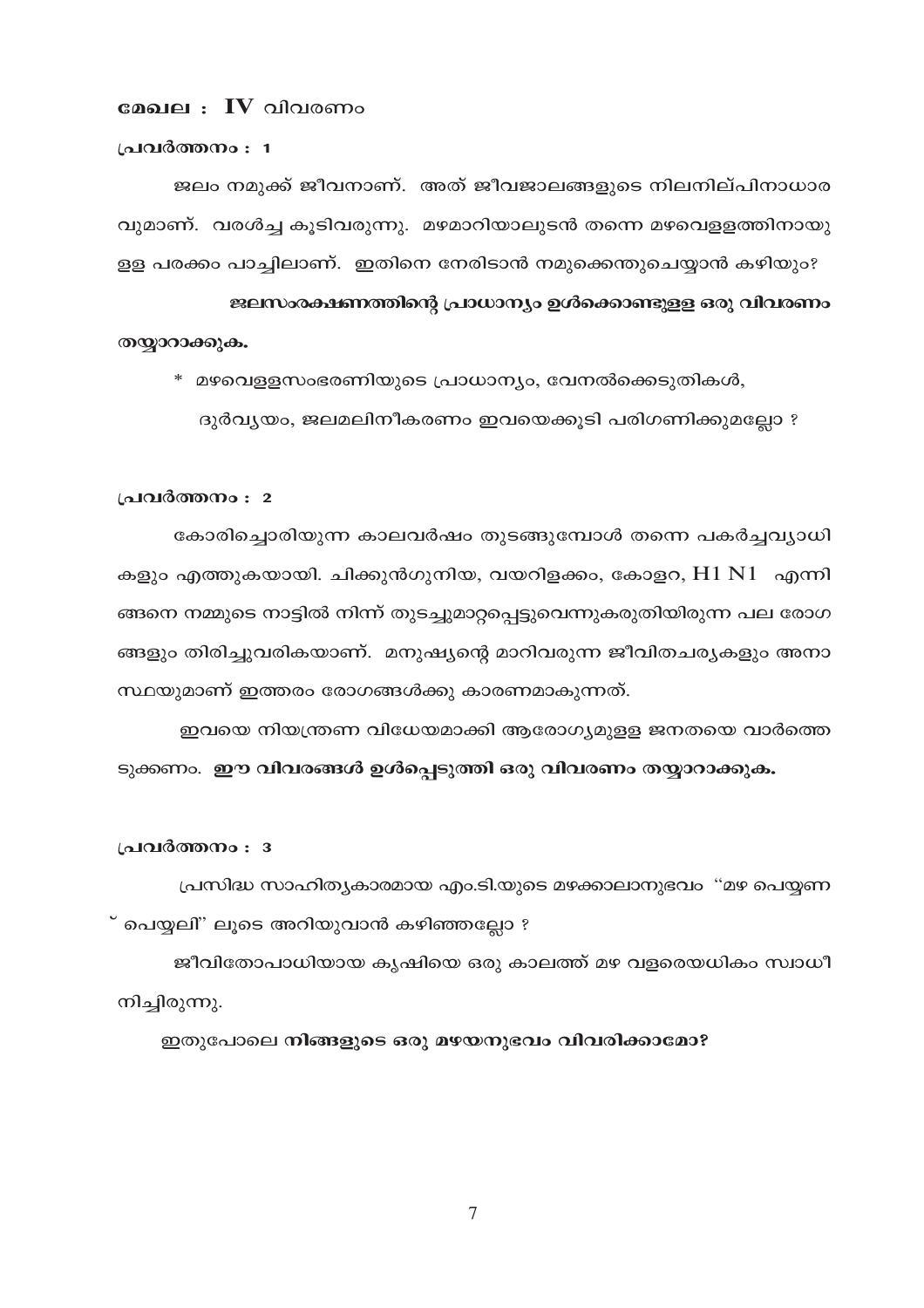

മഴക്കാലത്തെ ചില മഴയനുഭവങ്ങളുടെ വാർത്താശകലങ്ങളാണ് നൽകി യിരിക്കുന്നത്. ഇതിലൂടെ മഴയുടെ ഗുണങ്ങളും ദോഷങ്ങളും വ്യക്തമാകുന്നു ണ്ടല്ലോ ? ഇതിനെ ആസ്പദമാക്കി ഒരു വിവരണം തയ്യാറാക്കുക.

പ്രവർത്തനം : 5

"മഴവില്ലിന് കുപ്പായം മാനത്തുള്ളൊരു മഴവില്ല് അഴക് തുടിക്കും മഴവില്ല് കാവടിപോലെ മഴവില്ല് താഴേക്കൊന്നുവരുമോ നീ ? എങ്കിൽ നിനക്കായ് തുന്നാം ഞാൻ ഭംഗിയെഴുന്നൊരു കുപ്പായം" (പുതുമഴ) അസ്ലഹ.പി.വി.

മഴമാറി, മാനം തെളിഞ്ഞു, ആകാശത്ത് മഴവില്ല് . പ്രകൃതിയുടെ മനോഹര ദൃശ്യത്തിന്റെ ഒരു വിവരണം തയ്യാറാക്കുക.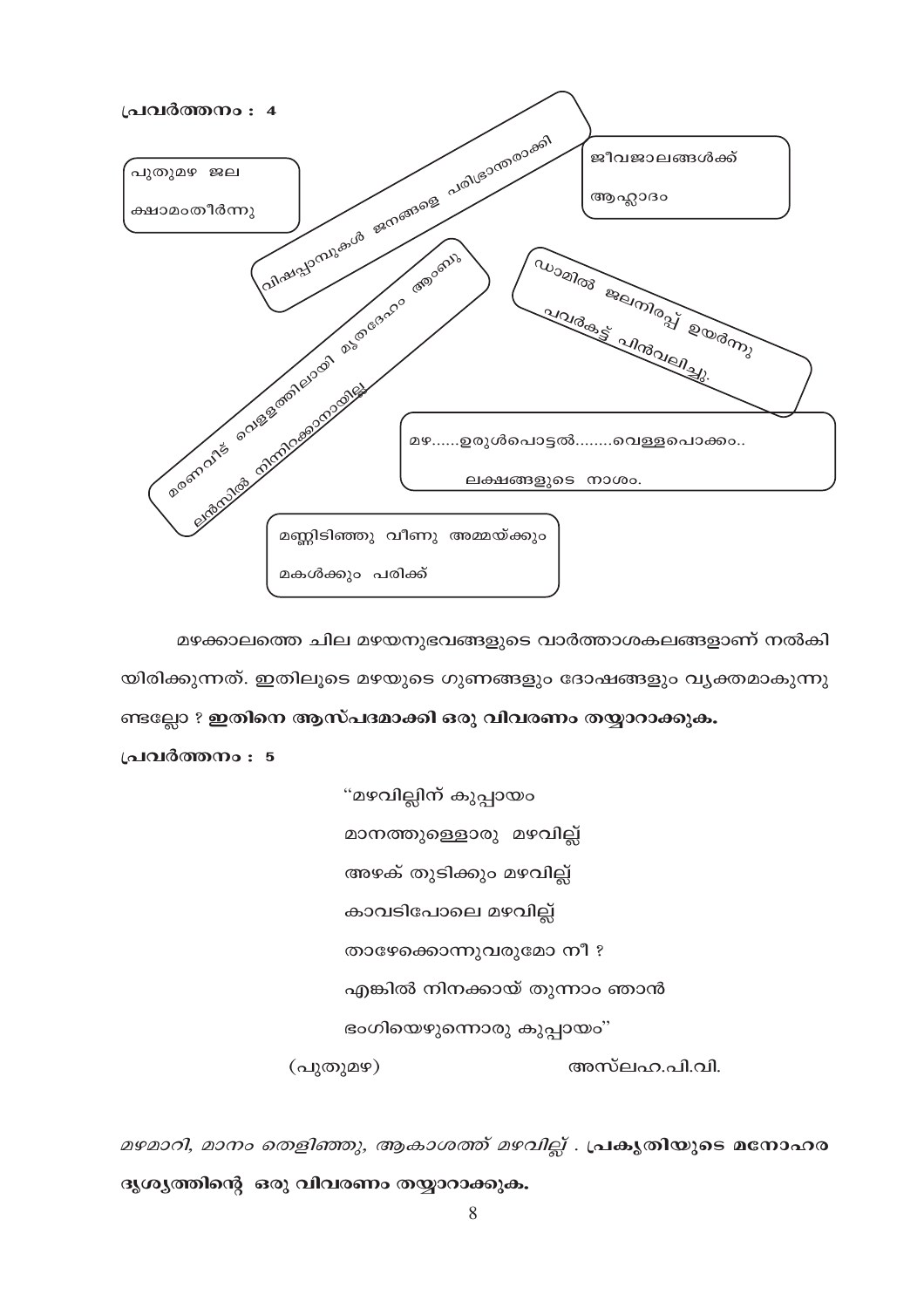മേഖല : V താരതമൃക്കുറിപ്പ്

പ്രവർത്തനം :1

കാലവർഷം കുറച്ചു ദിവസങ്ങൾ തടർച്ചയായി തകർത്തു പെയ്താൽ കുള ങ്ങൾ നിറയും, വയലുകൾ നിറയും, പുഴയിലെ വെള്ളം ഉയരും.

"വെള്ളം കൂടിയാലേ ഭൂമി തണുക്കൂ." പെയ്തകന്നു പോയ കാലവർഷങ്ങളുടെ സ്വരങ്ങളും മേളങ്ങളും എം.ടിയുടെ ഓർമ്മയിൽ ഇപ്പോഴും നിലനിൽക്കുന്നു. മഴുടെ ഘോഷം കേട്ട കാലം എത്രയകലെയാണെന്ന് അദ്ദേഹം ചിന്തിക്കുന്നു.

കനത്ത മഴയ്ക്കൊടുവിൽ ഉരുൾ പൊട്ടലും മലവെള്ളപ്പാച്ചിലും വന്ന<sup>്</sup> തോടെ പഴുമലയും പരിസരപ്രദേശങ്ങളും തീർത്തുംദുരിതത്തിലായി.

> വേങ്ങത്താനം പാലമ്പടം എസ്റ്റേറ്റിൽ ഉരുൾ പൊട്ടി വീടുകൾ ഒലിച്ചു പോയി.

കനത്ത മഴയെത്തുടർന്നുണ്ടായ വെള്ളപ്പൊക്കത്തിൽ

റോഡിൽ ഗതാഗതം തടസ്സപ്പെട്ടു.

കാലവർഷ ചിന്തകളും വാർത്താശകലങ്ങളും താരതമ്യം ചെയ്ത് ഒരു കുറിപ്പ് തയ്യാറാക്കുക

പ്രവർത്തനം :2

- ഒരു മഴ പെയ്തു
- ഭുമി കുളിർത്തു
- ഒരു കതിർ നീണ്ടു

ഭൂമി പൊലിച്ചു.

(ഒരു മഴ പെയ്തു – അയ്യപ്പപ്പണിക്കർ)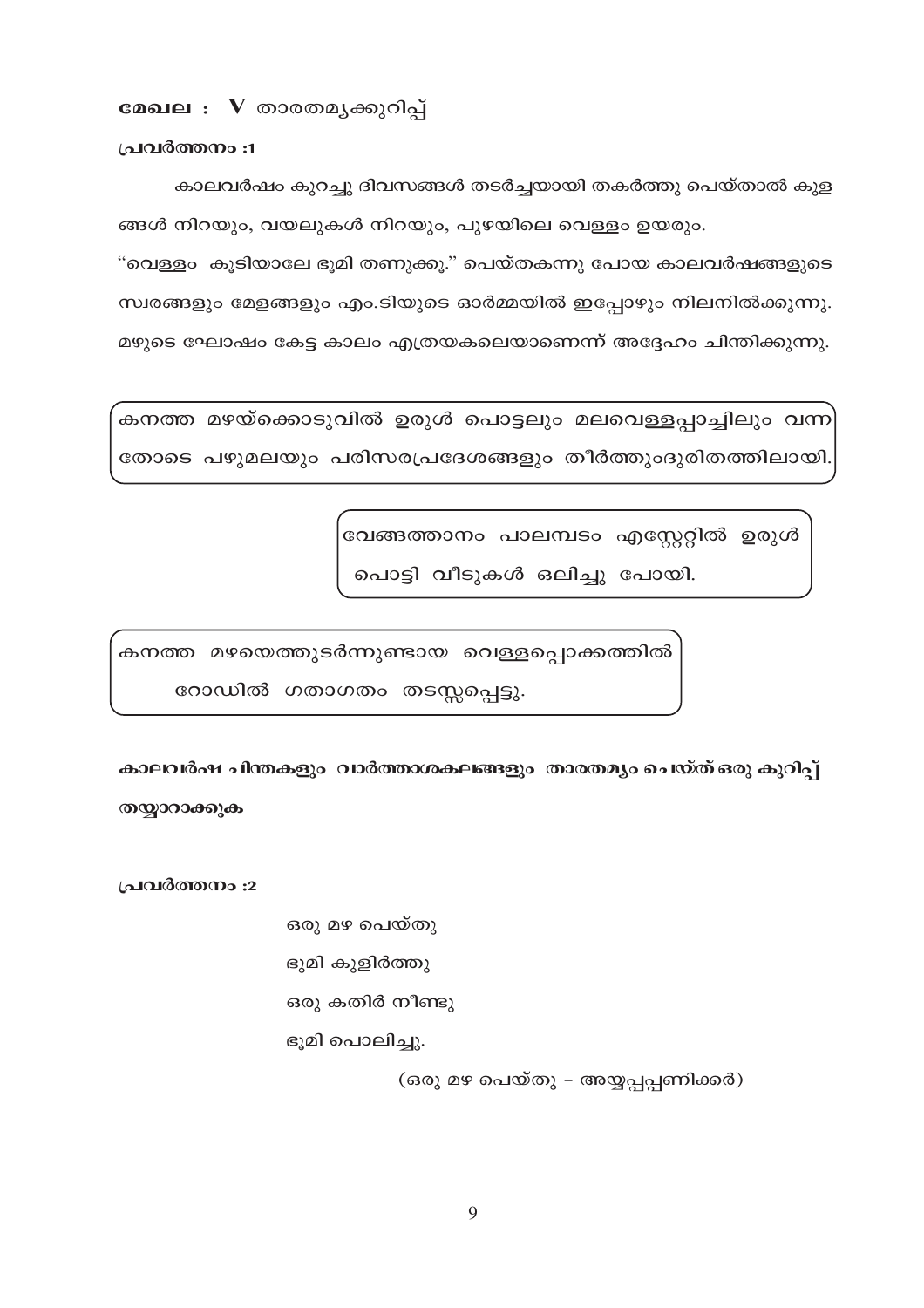മഴക്കാലമാണ് മറക്കേണ്ട കുഞ്ഞേ മനസ്സീർപ്പമാർന്ന് മഹാരോഗമൊന്നും വരുത്തേണ്ട കുഞ്ഞേ

(മഴക്കാലം - അൻവർ അലി)

പ്രതീക്ഷയുടെ നാമ്പുകളല്ലേ അയ്യപ്പപണിക്കരുടെ കവിതയിൽ പറഞ്ഞി രിക്കുന്നത്? അൻവർ അലിയുടെ മഴക്കാലം എന്ന കവിതയിലെ പ്രമേയം അതാണോ?

ഈ രണ്ടു കവിതകളെയും താരതമൃപ്പെടുത്തി കുറിപ്പ് തയ്യാറാക്കുക.

പ്രവർത്തനം :3

# പ്രകൃതിയുടെ ഉത്സവം

പുറത്ത് കളകളനാദം കേൾക്കുന്നു. ചിലപ്പോൾ ഘോര ശബ്ദത്തിൽ പടക്കം പൊട്ടുന്നു. അതിഭയങ്കരമായ വെളിച്ചം ഉറക്കം കെടുത്തുന്നുണ്ട്. വൃക്ഷ ങ്ങൾ നിലം പതിക്കുന്ന കഠിനമായ ശബ്ദങ്ങൾ. കാക്ക തന്റെ സർവ്വ ശക്തിയു മെടുത്ത് കരയുന്ന ശബ്ദം. അത് കാക്ക തന്നെയാണോ ?

എന്റെ മനസ്സിലൂടെ എന്തൊക്കെയോ കടന്നു പോയിക്കൊണ്ടിരുന്നു. ഭ്രാന്തിന്റെ ലക്ഷണമാണോ ? ഞാൻ ഭയന്നു. ഇടയ്ക്കിടെയുള്ള ശക്തിയുള്ള ശബ്ദം എന്റെ കാതിൽ തുളച്ചു കയറികൊണ്ടിരുന്നു.

എന്തൊരു ശബ്ദം! ഇതൊന്നവസാനിച്ചിരുന്നെങ്കിൽ, അവൾ പിറുപിറു ത്തു. ഇല്ല നിൽക്കുന്നില്ല. കൂടുതൽ ശക്തിയോടെ പെയ്തുകൊണ്ടിരിക്കുന്നു.

എന്താ പുറത്ത് ഉത്സവം നടക്കുകയാണോ? പെട്ടെന്ന് ശക്തിയായ ഒരു ശബ്ദം അലയടിച്ചു. ഠോ! ഞാൻ ഞെട്ടി. തണുത്തു വിറച്ചു. പെട്ടെന്ന് എല്ലാം നിശ്ചലമായി. എങ്കിലും ഒരു തണുത്ത കാറ്റ് വീശിക്കൊണ്ടിരുന്നു.

രാഹുൽ കെ.കെ.

(പുതുമഴ)

10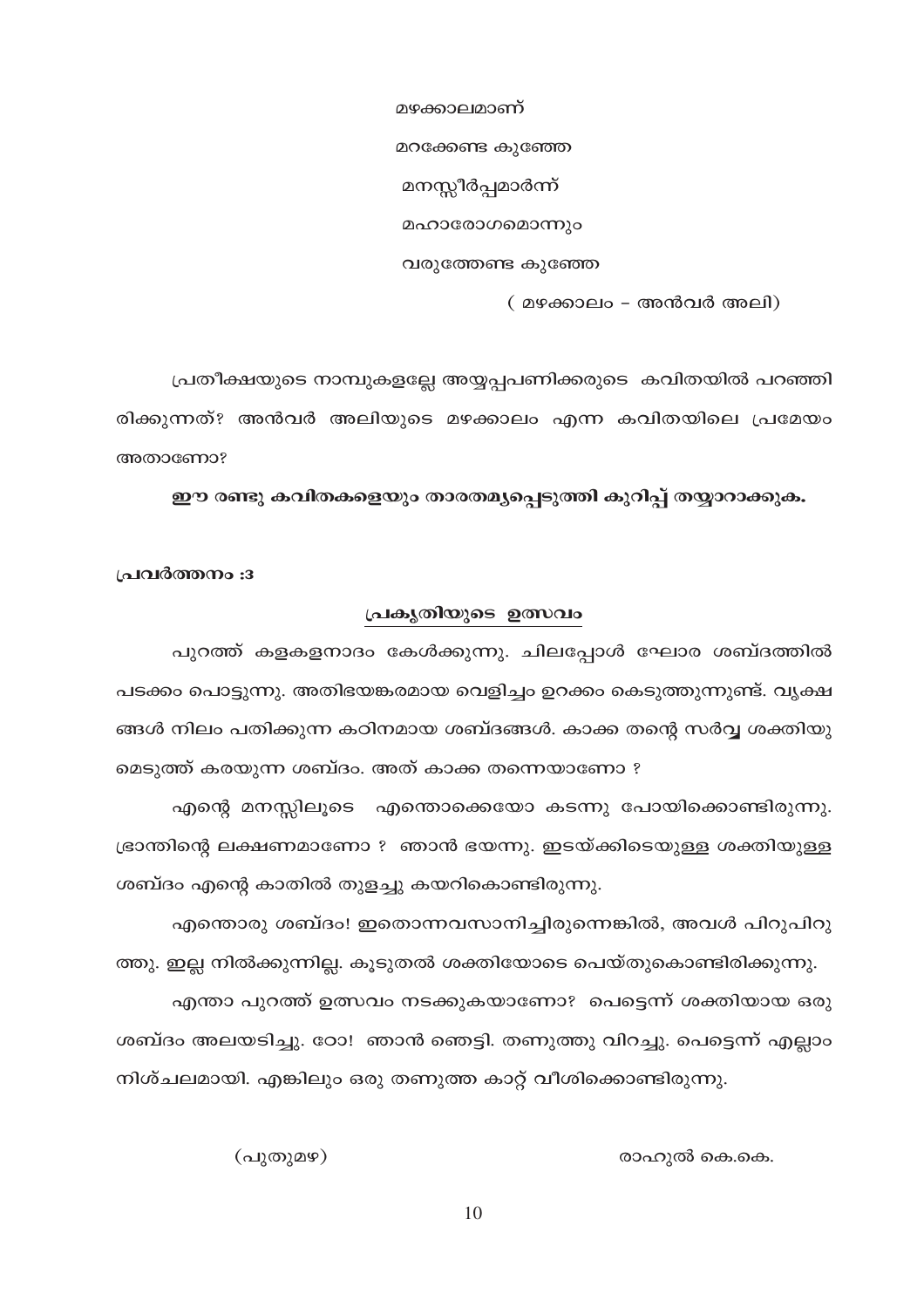### എന്റെ മഴ

ഞാൻ വളരെ കുറച്ച് മഴയേ കണ്ടിട്ടുള്ളു. പണ്ട് ഒരു ഇടവപ്പാതി മഴയത്ത് ഞാൻ മുട്ടുകുത്തി വെള്ളത്തിലിറങ്ങി. അമ്മ വന്ന് എന്നെ തല്ലി അകത്തേയ്ക്കോ ടിച്ചു. ഇടവപ്പാതി മഴയ്ക്ക് ആദ്യം വരുന്നത് ഒരു കുഞ്ഞിക്കാറ്റാണ്. ഇടവപ്പാതി മഴയുടെ മണം പൊടിമണ്ണിന്റെ മണമാണ്. കൊതിപ്പിക്കുന്ന മണം. ആകാശത്ത് വെയിൽ പെട്ടെന്ന് മങ്ങുന്നു. മാനം കറുക്കുന്നു. പതിഞ്ഞ ഇരമ്പൽ ശബ്ദം കേട്ടു തുടങ്ങുന്നു. അതൊരു മുഴക്കമായി ഇരച്ചു പാഞ്ഞു വരുന്നു. കുറച്ചുക ഴിഞ്ഞ് പെരുമഴ മുറ്റത്തതാ വീഴുന്നു.

> പ്രദീപ്  $\left(\begin{array}{c}\n\alpha\n\end{array}\right)$

മഴ കാണുകയും അറിയുകയും ചെയ്ത രണ്ടു പേരുടെ അനുഭവങ്ങളാണ് *ഈ കഥകൾ.* കഥകളെ താരതമ്യം ചെയ്ത് കുറിപ്പ് തയ്യാറാക്കുക.

പ്രവർത്തനം :4

# വിശപ്പ്

മഴ എന്നും കൊതിച്ചത് അവളുടെ ചിരികാണാനാണ് അവൾ ചിരിച്ചില്ല കാരണം മഴയ്ക്ക് വിശപ്പു മാറ്റാനാവില്ലല്ലോ.

സജ്ന. സി.